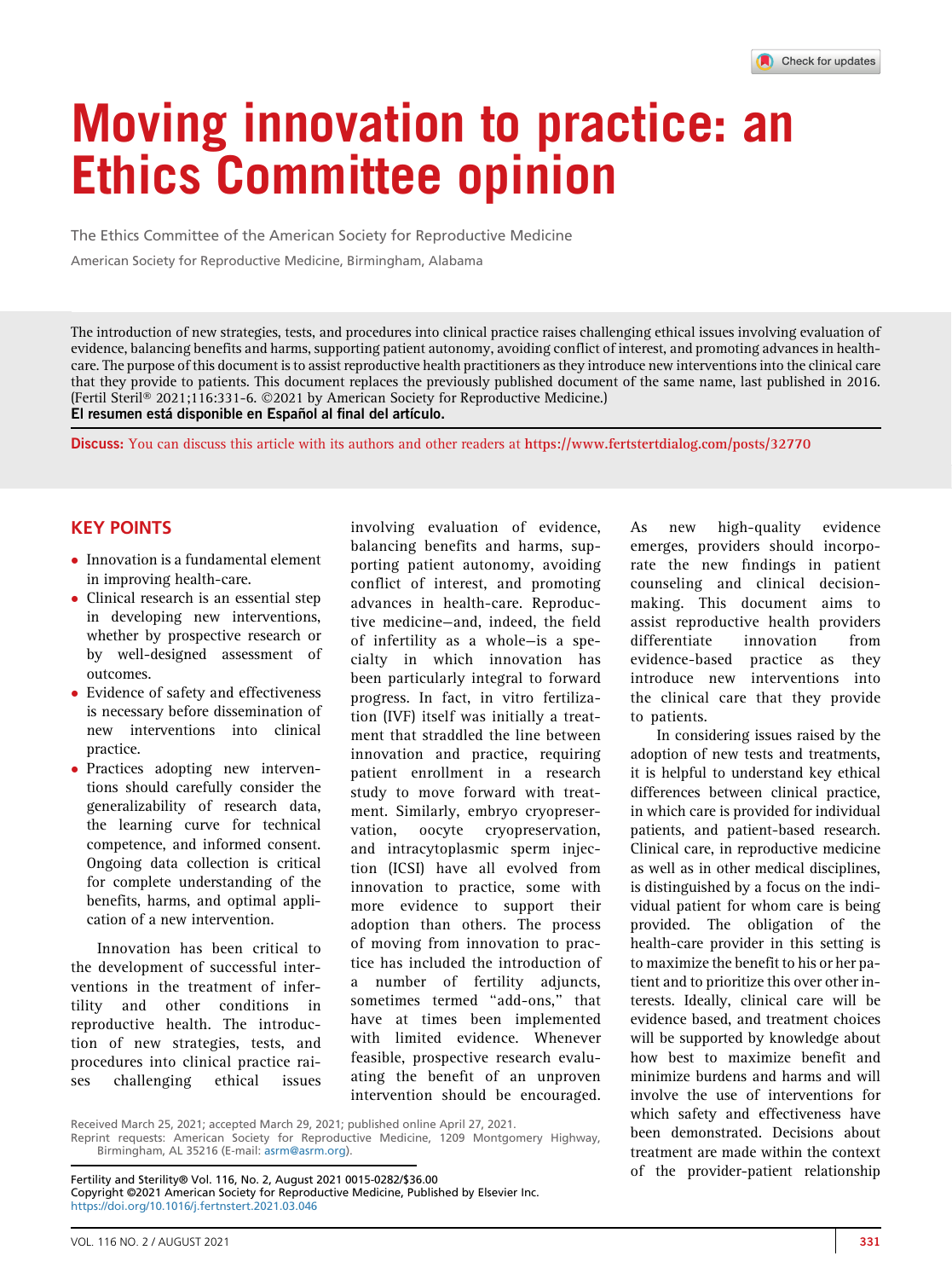via a collaborative process that is patient centered. Research and educational priorities play a secondary role.

In contrast, research involves a systematic investigation designed specifically to test a theory or intervention and, ultimately, to contribute to generalizable knowledge about a health condition ([1](#page-3-0)). The level of applicability of research to clinical decision-making varies based on study design, sample size, and sample composition. Because the interests of individual participants may conflict with research goals, research requires prior scientific and ethical review, explicit informed consent, and safety and regulatory oversight. Several elements of the research paradigm are particularly important to the successful clinical application of a discovery. First, research provides patients with appropriate protection, including informed consent for participation, which helps avoid the confusion between clinical care and experimentation that can arise when nonvalidated interventions are offered. Second, a research protocol helps to ensure robust study design, thoughtful management of bias, rigorous safety monitoring, and accurate and adequate collection of outcome data. This allows the hoped-for benefits of new techniques to be substantiated while potential risks and complications are described, and patient selection criteria are defined. Further, peer review of research findings helps to avoid dissemination and adoption of a new intervention before the data are validated and the intervention is shown to be safe and effective.

At times in clinical practice, an individual patient's specific needs or condition cannot be adequately addressed using established treatment. A novel strategy may be required—one for which data supporting effectiveness and safety are lacking but which offers the promise of success. The American College of Obstetricians and Gynecologists document ''Innovative practice: ethical guidelines'' provides an excellent discussion of innovative practice and the importance of the research paradigm in the development of new interventions ([2\)](#page-3-1). The American Society for Reproductive Medicine statement ''Definition of experimental procedures: a committee opinion'' and the Lasker Foundation's ''Report on the Lasker Forum on Ethical Challenges in Biomedical Research and Practice'' provide additional guidance on distinguishing experimentation from established practice [\(3](#page-3-2), [4\)](#page-3-3). The present document will focus on clinical interventions that have been developed, studied, and disseminated and that are now being considered for broader integration into patient care and, specifically, into fertility care.

It is important to consider the consequences of bringing interventions into practice before they have been adequately studied and sufficiently validated [\(1](#page-3-0), [5](#page-3-4), [6](#page-3-5)). One risk is that a new practice will become commonplace before there is evidence to support its effectiveness. Electronic fetal heart rate monitoring, bed rest to prevent preterm birth, and immunotherapy for recurrent miscarriage are examples of practices where enthusiasm to address a vexing clinical problem led to premature adoption of a new treatment  $(7-11)$  $(7-11)$ . Such enthusiasm can lead to dissemination of an innovative treatment through media reports, lectures, and conferences before adequate data are available and before peer review has been accomplished. Early adoption can be confusing for patients, who may not understand that a treatment they have read about lacks a basis in evidence and may, in fact, do them more harm than good. Inadequate data about appropriate inclusion and exclusion criteria can lead to misuse; incomplete understanding of risks and safety considerations can lead to harm. A promising innovation can then fall out of favor ([6\)](#page-3-5).

Every year, promising new tests, procedures, and treatments are introduced. Assessing each of these for local adoption presents challenges for practitioners. Clinicians considering the adoption of a new test, treatment strategy, or procedure should carefully consider the evidence for and against use of the new intervention, their motivations behind adopting the new intervention, the applicability of research findings to their clinical setting, their ability to effectively implement the new intervention, and their process for obtaining informed consent from patients. Several important questions should be asked.

### IS THERE ADEQUATE EVIDENCE TO SUPPORT THE EFFECTIVENESS OF THE NEW INTERVENTION?

One needs to be confident of the data supporting the efficacy and safety of the new intervention before adopting it for use with patients. Was it developed and studied through adequately designed, powered, and performed research? Were appropriate subject protections provided? Were the data analyzed appropriately?

It is important that the study design, data analysis, and conclusion should undergo peer review before adoption into practice. It is not always easy to tell whether a new treatment discussed in the setting of continuing medical education or in the press has a strong foundation in evidence. In particular, in the context of fertility treatment, where funding has been constrained by embryo research restrictions, research has not been provided with the robust methodologic and ethical oversight infrastructure that accompanies federal funding. Decisions about fertility care are further challenged because many interventions are not covered by commercial or public health insurance. Before approving coverage for new interventions in other settings, health-care payors and government organizations typically require that peer-reviewed data support safety and effectiveness, that the innovation improves health outcomes, and that outcomes can be generalized to care outside the research setting.

Many interventions used in fertility care, including devices, instruments, assays, and medications are developed in collaboration with industry, and industry has provided support for the research. This has been a benefit in moving innovation forward, and it raises an array of challenges ([6,](#page-3-5) [12](#page-3-7), [13](#page-4-0)). Although many innovations introduced by industry have followed rigorous study design and ultimately peer-review for publication, there is evidence to suggest that data generated in industry-sponsored trials and meta-analyses are more likely to demonstrate a positive outcome than data generated in other trials [\(14,](#page-4-1) [15\)](#page-4-2). The structure of medical and scientific research in the private sector is such that those in the business of developing and promoting innovations for clinical practice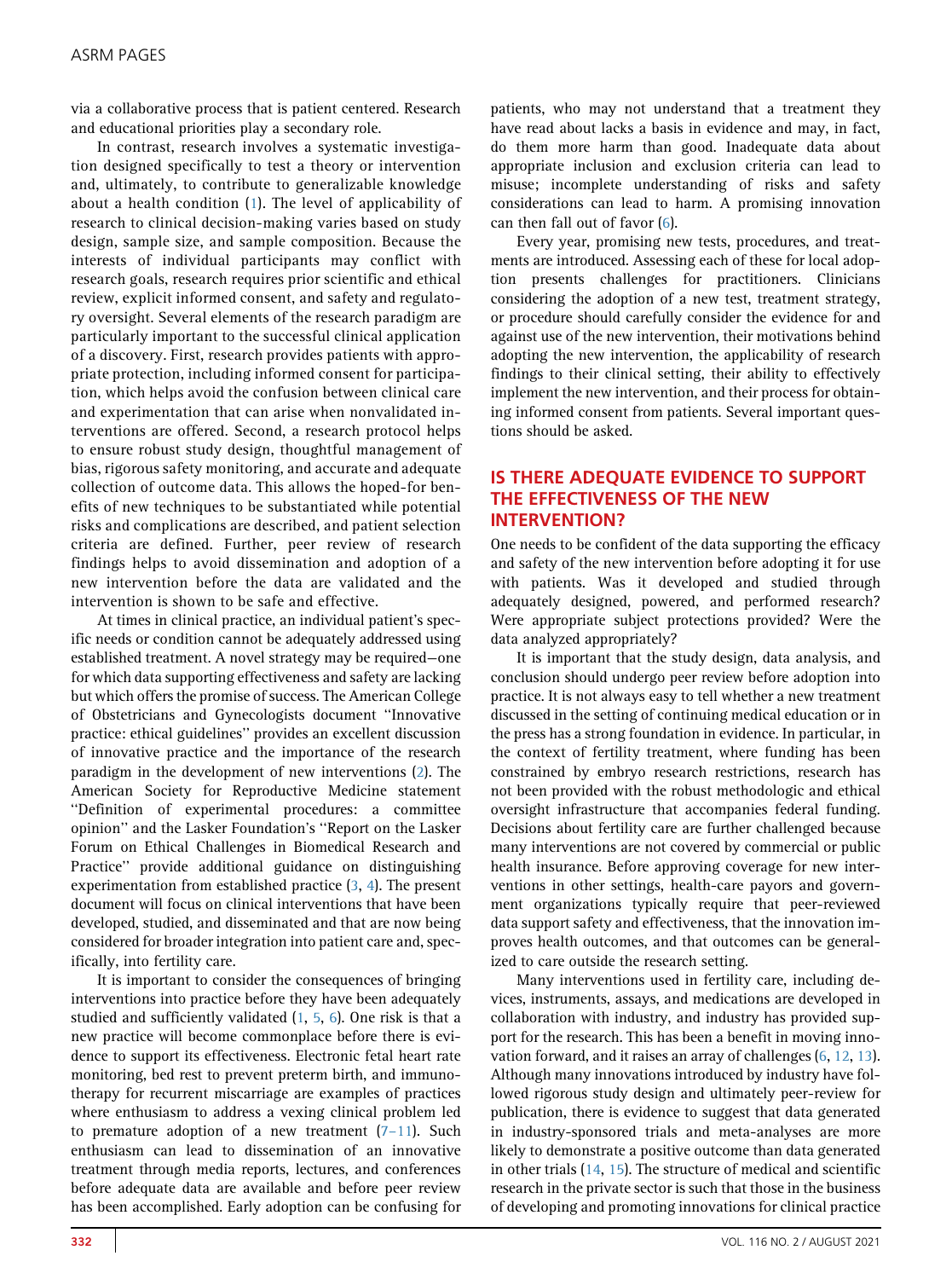are typically dually motivated by a desire to benefit patient health as well as an interest in generating profits for the enterprise. The desire for profit in industry can impact the process of moving innovation into practice. For example, stakeholders in industry may encourage the use of innovative approaches in advance of adequate data about effectiveness and safety in clinical practice, especially when their products are involved, and may limit the sharing of knowledge in the interest of proprietary goals. In addition, the materials offered by industry representatives may not provide the same balanced view of data that is characteristic of a peerreviewed publication, and practitioners may be offered incentives to adopt new assays, techniques, or procedures.

Increasingly, medical education provides the skills in evidence-based practice and statistical design that allows providers to be knowledgeable consumers of the medical literature. For others, local journal clubs, published evidencebased reviews, and professional consensus guidelines can be excellent sources of the kind of information that providers need to make a decision about offering a new intervention to their patients. In 2013, for example, the Practice Committees of the American Society for Reproductive Medicine and the Society for Assisted Reproductive Technology determined that ''oocyte vitrification and warming should no longer be considered experimental'' and provided advice for the adoption of these technologies by fertility clinicians [\(16\)](#page-4-3).

### WHAT MOTIVATIONS FACTOR INTO ADOPTING NEW INTERVENTIONS INTO CLINICAL PRACTICE?

A variety of motivations and influences can underlie a decision to incorporate a new test, procedure, or treatment into clinical practice. Primary among them is a desire to benefit patients by offering them the most effective treatment available. However, other factors may lead to conflict of interest, whether consciously or not. These may include economic motivation to achieve higher fees or increased market share, the potential for enhanced reputation, and personal enjoyment and satisfaction in acquiring a new skill. Explicitly recognizing where potential conflicts of interest may exist will help to ensure that individual patient well-being remains the top priority [\(17\)](#page-4-4). Additionally, new interventions may be more expensive than existing ones, an important consideration in fertility care, where patients frequently pay out of pocket for care. It is important to assess whether incremental costs will be offset by incremental benefits.

#### ARE THE RESEARCH FINDINGS APPLICABLE TO THE CLINICIAN'S PRACTICE ENVIRONMENT, AND CAN THEY BE OFFERED EFFECTIVELY?

In examining the data supporting the effectiveness of a new treatment, it is important to assess the generalizability of research outcomes to individual clinical practice. Robust research design involves the creation of strictly defined inclusion and exclusion criteria and comparison groups. Many patients in the clinical setting may not meet these criteria, making it challenging to know how to apply research conclusions to their care. In clinical practice, it can be tempting to ''stretch'' inclusion criteria in an effort to benefit more patients rather than apply criteria as published. The risk-benefit conclusions drawn from research on the intervention cannot be assumed to apply to this broader group of patients. This has implications for both effectiveness and safety.

In addition, important is the fact that in performing research, care is often taken to include results only from those who have achieved competence in the techniques involved (those well along the learning curve) in order to assess efficacy accurately. This may be the case whether the intervention is a new laboratory technique or a new surgical procedure. Published results are therefore likely to be better than those observed in clinical practice where an intervention is being used for the first time. There are substantial data indicating that the learning curve can be long, especially when new technical and surgical procedures are adopted, with implications for both harm to patients and success rates [\(18](#page-4-5)–20). Past experience with laparoscopic cholecystectomy, including patient harm in the hands of inexperienced surgeons, provides a useful example ([21](#page-4-6), [22\)](#page-4-7). Group learning, with the development of an experienced team, can be beneficial [\(23\)](#page-4-8). In the setting of fertility care, the learning curve can be particularly critical, since the materials being manipulated (embryos and oocytes) are valuable and limited in availability. A clinical practice will need to understand the essentials of a new intervention and may need to adopt new equipment, train clinicians and staff, and develop new work processes to ensure effective application. Surgical simulation can be a valuable tool in acquiring new technical skills ([24\)](#page-4-9). For new surgical procedures, credentialing bodies, both in local institutions and at national organizations, can play an important role in ensuring that requisite training and skill are in place.

# ARE THERE SUFFICIENT FOLLOW-UP AND OUTCOME DATA TO SUPPORT THE USE OF THE NEW INTERVENTION?

Adequate follow-up and assessment of patient outcomes, including one's own clinical practice, are also very important to the successful adoption of a new intervention. Without this, a clinical practice will not be able to assess whether their use of the new test or procedure has been effective or harmful ([5](#page-3-4)). This is equally true from a broader perspective, as ongoing data collection is necessary to understand the degree to which a new intervention is actually effective as applied to a general population and in a clinical setting. In addition, a lack of robust outcome data risks continuing the use of a new treatment in the false belief that it is effective.

This consideration is particularly important in the context of fertility care. For example, in the case of new techniques for embryo selection, it may never be possible to know whether embryos that are discarded would, in fact, be viable. Because health outcomes for offspring cannot be assessed until years after treatment, well-designed and well-organized surveillance mechanisms are necessary. Where possible, practices should participate in registries or networks studying implementation of a new technique or strategy and thereby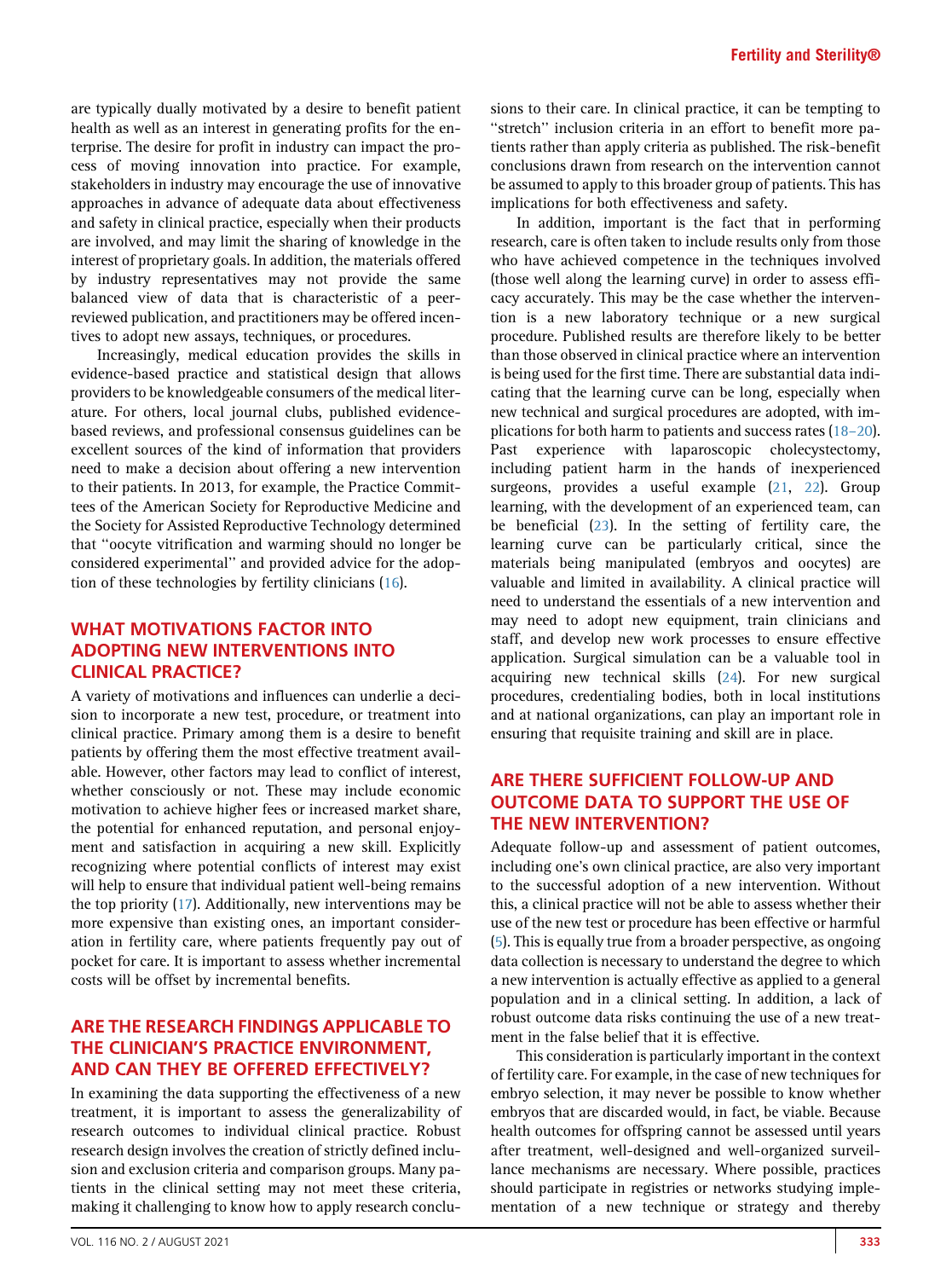promote the generation of outcome data for future decisions about clinical care.

# HOW DO CLINICIANS TALK TO THEIR PATIENTS ABOUT NEW INTERVENTIONS?

Collaborative decision-making and informed consent are fundamental components of good clinical practice. When treatment choices are made, conversations between patients and providers should include a discussion of a range of factors that will influence patient choice. Patients who have struggled to build a family are particularly vulnerable to the offer of treatments and procedures that appear promising, and they may have difficulty appreciating uncertainty about effectiveness and risk. They may be willing to ''try anything'' and have difficulty saying ''no.'' These factors, combined with the high value placed on reproductive liberty in fertility care, make the decision-making process a challenging one.

As advocates for their patients, reproductive care providers have an obligation to assist them in assessing the value and potential risks of various treatment options and should resist offering those that have not been shown to be effective just because a patient insists. A patient should be informed if the intervention, whether a test, laboratory technique, drug treatment, or surgical procedure, has been recently adopted by the practice. The provider should share evidence relevant to the expectation that the new intervention is likely to be successful for the patient, and how risks may differ from those of standard treatment and what measures of success with the new intervention are and are not known. It is important to point out to the patient that published success rates may not be achieved in a setting where a treatment or procedure has recently been adopted [\(20\)](#page-4-10). The personal experience of providers with the new techniques or procedures should be discussed, whether or not the patient asks, and potential conflicts of interest, including industry collaboration or support, should be disclosed.

#### SUMMARY

Incorporating newly validated tests, treatments, procedures, and other interventions into clinical practice is essential for improving the effectiveness of reproductive health-care. A balanced and informed appraisal of available data, attention to potential conflicts of interest, diligence in continuing education and technical training, commitment to the process of informed consent, and participation in the ongoing collection of outcome data are all important elements in the responsible integration of new technologies. It is expected that evidencebased treatment will evolve as more data become available; the simultaneous improvement in pregnancy rates and decrease in multiple pregnancy reflect the continued evolution toward optimized outcomes in fertility practice. Such evolution is not possible without a continued commitment to research, innovation, and calculated adoption of practices for which sufficient unbiased evidence suggests a net clinical benefit.

Acknowledgments: This report was developed under the direction of the Ethics Committee of the American Society for Reproductive Medicine (ASRM) as a service to its members

and other practicing clinicians. Although this document reflects appropriate management of a problem encountered in the practice of reproductive medicine, it is not intended to be the only approved standard of practice or to dictate an exclusive course of treatment. Other plans of management may be appropriate, taking into account the needs of the individual patient, available resources, and institutional or clinical practice limitations. The Ethics Committee and the Board of Directors of the ASRM have approved this report.

This document was reviewed by ASRM members, and their input was considered in the preparation of the final document. The following members of the ASRM Ethics Committee participated in the development of this document: Sigal Klipstein, M.D., Ricardo Azziz, M.D., M.P.H., M.B.A., Katherine Cameron, M.D., Judith Daar, J.D., Joseph B. Davis, D.O., Ruth Farrell, M.D., Elizabeth Ginsburg, M.D., Mandy Katz-Jaffe, Ph.D., Jennifer Kawwass, M.D., Catherine Racowsky, Ph.D., Robert Rebar, M.D., Mary Samplaski, M.D., Peter Schlegel, M.D., David Shalowitz, M.D., Chevis N. Shannon, Dr.P.H., M.P.H., M.B.A., Sean Tipton, M.A., Lynn Westphal, M.D., and Julianne Zweifel, Ph.D. All Committee members disclosed commercial and financial relationships with manufacturers or distributors of goods or services used to treat patients. Members of the Committee who were found to have conflicts of interest based on the relationships disclosed did not participate in the discussion or development of this document.

# <span id="page-3-0"></span>**REFERENCES**

- <span id="page-3-1"></span>1. National Commission for the Protection of Human Subjects. Belmont Report: ethical principles and guidelines for the protection of human subjects of research. Fed Regist 1979;44:23192–23197. Available at: [https://](https://www.hhs.gov/ohrp/regulations-and-policy/belmont-report/index.html) [www.hhs.gov/ohrp/regulations-and-policy/belmont-report/index.html](https://www.hhs.gov/ohrp/regulations-and-policy/belmont-report/index.html). Accessed March 24, 2021.
- <span id="page-3-2"></span>2. [ACOG Committee on Ethics. ACOG Committee Opinion No. 352: Innova](http://refhub.elsevier.com/S0015-0282(21)00251-X/sref2)[tive practice: ethical guidelines. Obstet Gynecol 2006;108:1589](http://refhub.elsevier.com/S0015-0282(21)00251-X/sref2)–95.
- <span id="page-3-3"></span>3. [Practice Committee of the American Society for Reproductive Medicine.](http://refhub.elsevier.com/S0015-0282(21)00251-X/sref3) [De](http://refhub.elsevier.com/S0015-0282(21)00251-X/sref3)fi[nition of experimental procedures: a committee opinion. Fertil Steril](http://refhub.elsevier.com/S0015-0282(21)00251-X/sref3) [2013;99:1197](http://refhub.elsevier.com/S0015-0282(21)00251-X/sref3)–8.
- <span id="page-3-4"></span>4. [Eaton M, Kennedy D. Innovation in Medical Technology: ethical issues and](http://refhub.elsevier.com/S0015-0282(21)00251-X/sref4) [challenges. Baltimore: Johns Hopkins University Press; 2007.](http://refhub.elsevier.com/S0015-0282(21)00251-X/sref4)
- <span id="page-3-5"></span>5. [Dondorp W, de Wert G. Innovative reproductive technologies: risks and re](http://refhub.elsevier.com/S0015-0282(21)00251-X/sref5)[sponsibilities. Hum Reprod 2011;26:1604](http://refhub.elsevier.com/S0015-0282(21)00251-X/sref5)–8.
- <span id="page-3-6"></span>6. [Wall LL, Brown D. The perils of commercially driven surgical innovation. Am J](http://refhub.elsevier.com/S0015-0282(21)00251-X/sref6) [Obstet Gynecol 2010;202:30.e1](http://refhub.elsevier.com/S0015-0282(21)00251-X/sref6)–4.
- 7. [Al](http://refhub.elsevier.com/S0015-0282(21)00251-X/sref7)fi[revic Z, Devane D, Gyte GM. Continuous cardiotocography \(CTG\) as a](http://refhub.elsevier.com/S0015-0282(21)00251-X/sref7) [form of electronic fetal monitoring \(EFM\) for fetal assessment during labour.](http://refhub.elsevier.com/S0015-0282(21)00251-X/sref7) [Cochrane Database Syst Rev 2013:CD006066](http://refhub.elsevier.com/S0015-0282(21)00251-X/sref7).
- 8. [Sosa C, Althabe F, Belizan J, Bergel E. Bed rest in singleton pregnancies for](http://refhub.elsevier.com/S0015-0282(21)00251-X/sref8) [preventing preterm birth. Cochrane Database Syst Rev 2004:CD003851](http://refhub.elsevier.com/S0015-0282(21)00251-X/sref8).
- 9. [Harper J, Coonen E, De Rycke M, Fiorentino F, Geraedts J, Goossens V, et al.](http://refhub.elsevier.com/S0015-0282(21)00251-X/sref9) [What next for preimplantation genetic screening \(PGS\)? A position state](http://refhub.elsevier.com/S0015-0282(21)00251-X/sref9)[ment from the ESHRE PGD Consortium Steering Committee. Hum Reprod](http://refhub.elsevier.com/S0015-0282(21)00251-X/sref9) [2010;25:821](http://refhub.elsevier.com/S0015-0282(21)00251-X/sref9)–3.
- 10. [Mastenbroek S, Twisk M, van der Veen F, Repping S. Preimplantation ge](http://refhub.elsevier.com/S0015-0282(21)00251-X/sref10)[netic screening: a systematic review and meta-analysis of RCTs. Hum Reprod](http://refhub.elsevier.com/S0015-0282(21)00251-X/sref10) [Update 2011;17:454](http://refhub.elsevier.com/S0015-0282(21)00251-X/sref10)–66.
- <span id="page-3-7"></span>11. [Wong LF, Porter TF, Scott JR. Immunotherapy for recurrent miscarriage. Co](http://refhub.elsevier.com/S0015-0282(21)00251-X/sref11)[chrane Database Syst Rev 2014:CD00012.](http://refhub.elsevier.com/S0015-0282(21)00251-X/sref11)
- 12. [Norris SL, Holmer HK, Ogden LA, Burda BU. Con](http://refhub.elsevier.com/S0015-0282(21)00251-X/sref12)flict of interest in clinical [practice guideline development: a systematic review. PLoS One 2011;6:](http://refhub.elsevier.com/S0015-0282(21)00251-X/sref12) [e25153](http://refhub.elsevier.com/S0015-0282(21)00251-X/sref12).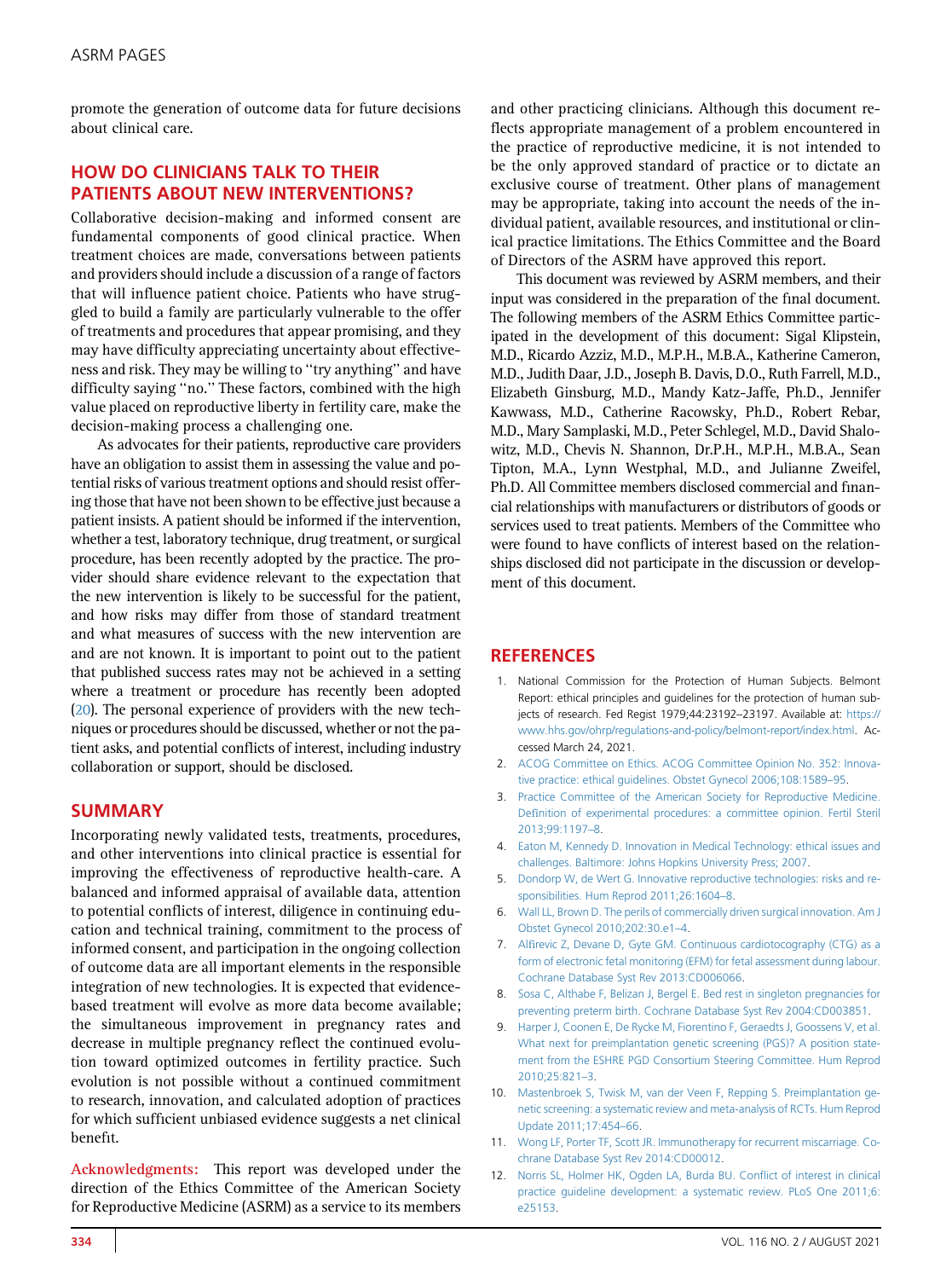- <span id="page-4-0"></span>13. [Stamatakis E, Weiler R, Ioannidis JP. Undue industry in](http://refhub.elsevier.com/S0015-0282(21)00251-X/sref13)fluences that distort [health care research, strategy, expenditure and practice: a review. Eur J](http://refhub.elsevier.com/S0015-0282(21)00251-X/sref13) [Clin Investig 2013;43:469](http://refhub.elsevier.com/S0015-0282(21)00251-X/sref13)–75.
- <span id="page-4-1"></span>14. [Bero L. Industry sponsorship and research outcome: a Cochrane review.](http://refhub.elsevier.com/S0015-0282(21)00251-X/sref14) [JAMA Intern Med 2013;173:580](http://refhub.elsevier.com/S0015-0282(21)00251-X/sref14)–1.
- <span id="page-4-2"></span>15. [Jørgensen AW, Hilden J, Gøtzsche PC. Cochrane reviews compared with in](http://refhub.elsevier.com/S0015-0282(21)00251-X/sref15)[dustry supported meta-analyses and other meta-analyses of the same drugs:](http://refhub.elsevier.com/S0015-0282(21)00251-X/sref15) [systematic review. BMJ 2006;333:782](http://refhub.elsevier.com/S0015-0282(21)00251-X/sref15).
- <span id="page-4-3"></span>16. [Practice Committees of the American Society for Reproductive Medicine and](http://refhub.elsevier.com/S0015-0282(21)00251-X/sref16) [the Society for Assisted Reproductive Technology. Mature oocyte cryopres](http://refhub.elsevier.com/S0015-0282(21)00251-X/sref16)[ervation: a guideline. Fertil Steril 2013;99:37](http://refhub.elsevier.com/S0015-0282(21)00251-X/sref16)–43.
- <span id="page-4-4"></span>17. [Rogers WA, Johnson J. Addressing within-role con](http://refhub.elsevier.com/S0015-0282(21)00251-X/sref17)flicts of interest in surgery. [J Bioeth Inq 2013;10:219](http://refhub.elsevier.com/S0015-0282(21)00251-X/sref17)–25.
- <span id="page-4-5"></span>18. [Gates EA. New surgical procedures: can our patients bene](http://refhub.elsevier.com/S0015-0282(21)00251-X/sref18)fit while we learn? [Am J Obstet Gynecol 1997;176:1293](http://refhub.elsevier.com/S0015-0282(21)00251-X/sref18)–9.
- 19. [Hatlie MJ. Climbing](http://refhub.elsevier.com/S0015-0282(21)00251-X/sref19) ''the learning curve''[: new technologies, emerging obli](http://refhub.elsevier.com/S0015-0282(21)00251-X/sref19)[gations. JAMA 1993;270:1364](http://refhub.elsevier.com/S0015-0282(21)00251-X/sref19)–5.
- <span id="page-4-10"></span>20. [Healey P, Samanta J. When does the](http://refhub.elsevier.com/S0015-0282(21)00251-X/sref20) 'learning curve' of innovative interven[tions become questionable practice? Eur J Vasc Endovasc Surg 2008;36:](http://refhub.elsevier.com/S0015-0282(21)00251-X/sref20) [253](http://refhub.elsevier.com/S0015-0282(21)00251-X/sref20)–7.
- <span id="page-4-6"></span>21. [Sequeira R, Weinbaum F, Satter](http://refhub.elsevier.com/S0015-0282(21)00251-X/sref21)fi[eld J, Chassin J, Mock L. Credentialing phy](http://refhub.elsevier.com/S0015-0282(21)00251-X/sref21)[sicians for new technology; the physician's learning curve must not harm the](http://refhub.elsevier.com/S0015-0282(21)00251-X/sref21) [patient. Am J Surg 1994;60:821](http://refhub.elsevier.com/S0015-0282(21)00251-X/sref21)–33.
- <span id="page-4-7"></span>22. [Trondsen E, Ruud TE, Nilsen BH, Marvik R, Murvold HE, Buanes T, et al. Com](http://refhub.elsevier.com/S0015-0282(21)00251-X/sref22)[plications during the introduction of laparoscopic cholecystectomy in Nor](http://refhub.elsevier.com/S0015-0282(21)00251-X/sref22)[way. A prospective multicentre study in seven hospitals. Eur J Surg 1994;](http://refhub.elsevier.com/S0015-0282(21)00251-X/sref22) [160:145](http://refhub.elsevier.com/S0015-0282(21)00251-X/sref22)–51.
- <span id="page-4-8"></span>23. [See WA, Cooper CS, Fisher RJ. Predictors of laparoscopic complications after](http://refhub.elsevier.com/S0015-0282(21)00251-X/sref23) [formal training in laparoscopic surgery. JAMA 1993;270:2689](http://refhub.elsevier.com/S0015-0282(21)00251-X/sref23)–92.
- <span id="page-4-9"></span>24. [Scott DJ, Pugh CM, Ritter EM, Jacobs LM, Pellegrini CA, Sachdeva AK. New](http://refhub.elsevier.com/S0015-0282(21)00251-X/sref24) [directions in simulation-based surgical education and training: validation](http://refhub.elsevier.com/S0015-0282(21)00251-X/sref24) [and transfer of surgical skills, use of nonsurgeons as faculty, use of simula](http://refhub.elsevier.com/S0015-0282(21)00251-X/sref24)[tion to screen and select surgery residents, and long-term follow-up of](http://refhub.elsevier.com/S0015-0282(21)00251-X/sref24) [learners. Surgery 2011;149:735](http://refhub.elsevier.com/S0015-0282(21)00251-X/sref24)–44.